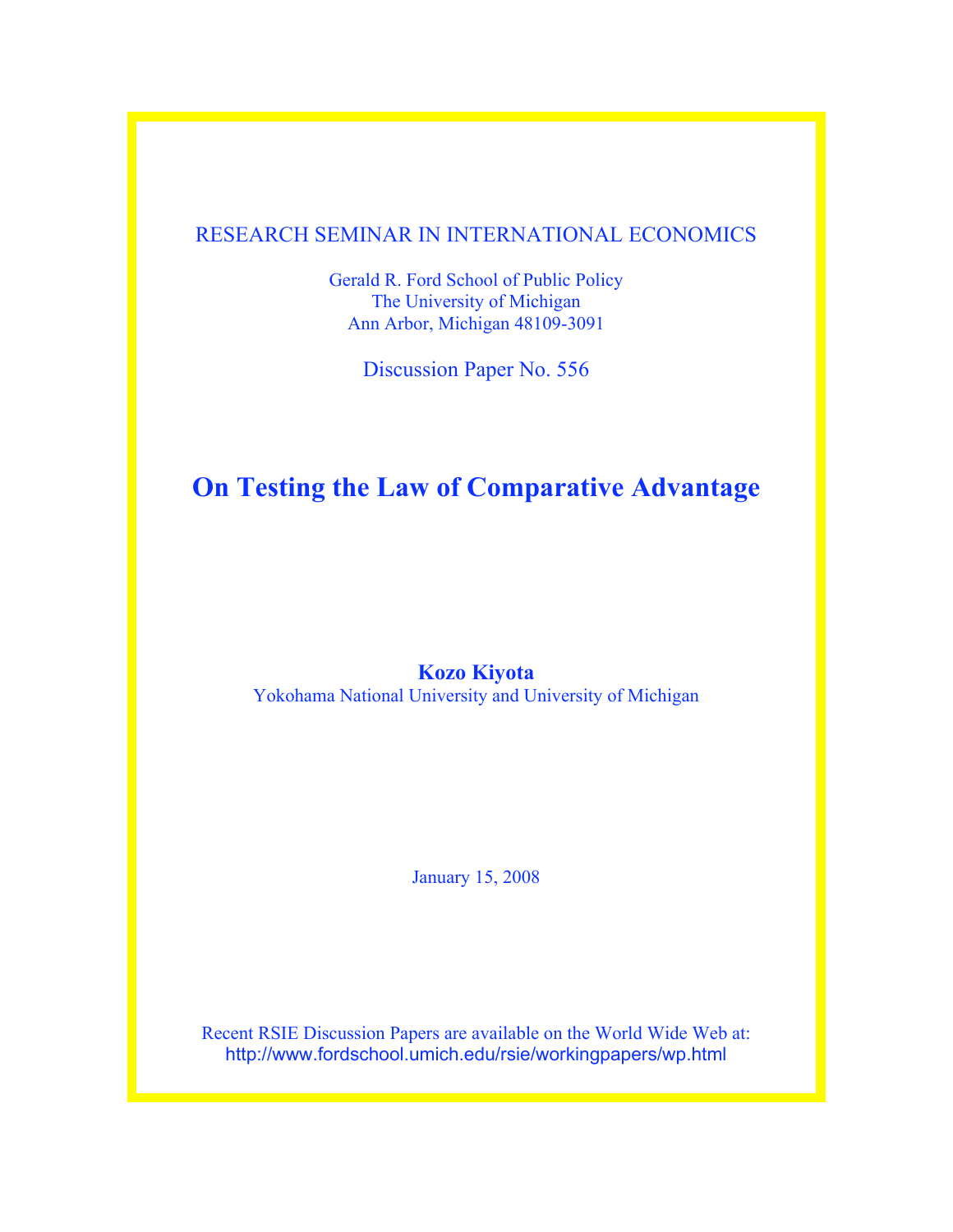# On Testing the Law of Comparative Advantage<sup>\*</sup>

Kozo Kiyota<sup>†</sup>

Yokohama National University and University of Michigan

## **Abstract**

This paper reconsiders the law of comparative advantage (Deardorff, 1980, 1994) from an empirical point of view. I show that not only net exports valued at autarky prices but also those valued at free trade prices are needed to test the law of comparative advantage when trade is unbalanced. This result brings into question the empirical success of Bernhofen and Brown (2004). I propose a more general test that is consistent with both balanced and unbalanced trade and find that the empirical validity of the law of comparative advantage may not be robust once trade imbalance is taken into account. (100 words)

Key words: Law of Comparative Advantage; Trade Imbalance **JEL** classification code: F1

<sup>\*</sup>I am grateful to Alan Deardorff, Wilfred Ethier, Tetsuji Okazaki, Robert Stern, Marinos Tsigas, and anonymous referees for their helpful comments on an earlier draft and to Daniel Bernhofen and John Brown for their generosity with the data. Kazunobu Hayakawa provided excellent research assistance. I also thank seminar participants at the University of Michigan and the Japan Economic Seminar at George Washington University for their comments. Financial support from the Japan Society for the Promotion of Science (JSPS) 2006 Postdoctoral Fellowships for Research Abroad is gratefully acknowledged. The usual disclaimer applies.

Address: Gerald R. Ford School of Public Policy, University of Michigan, 735 S. State St., #3303, Ann Arbor, MI 48109-3091, USA; Phone: 734-615-6846; Fax: 734-763-9181; E-mail: kiyota at umich.edu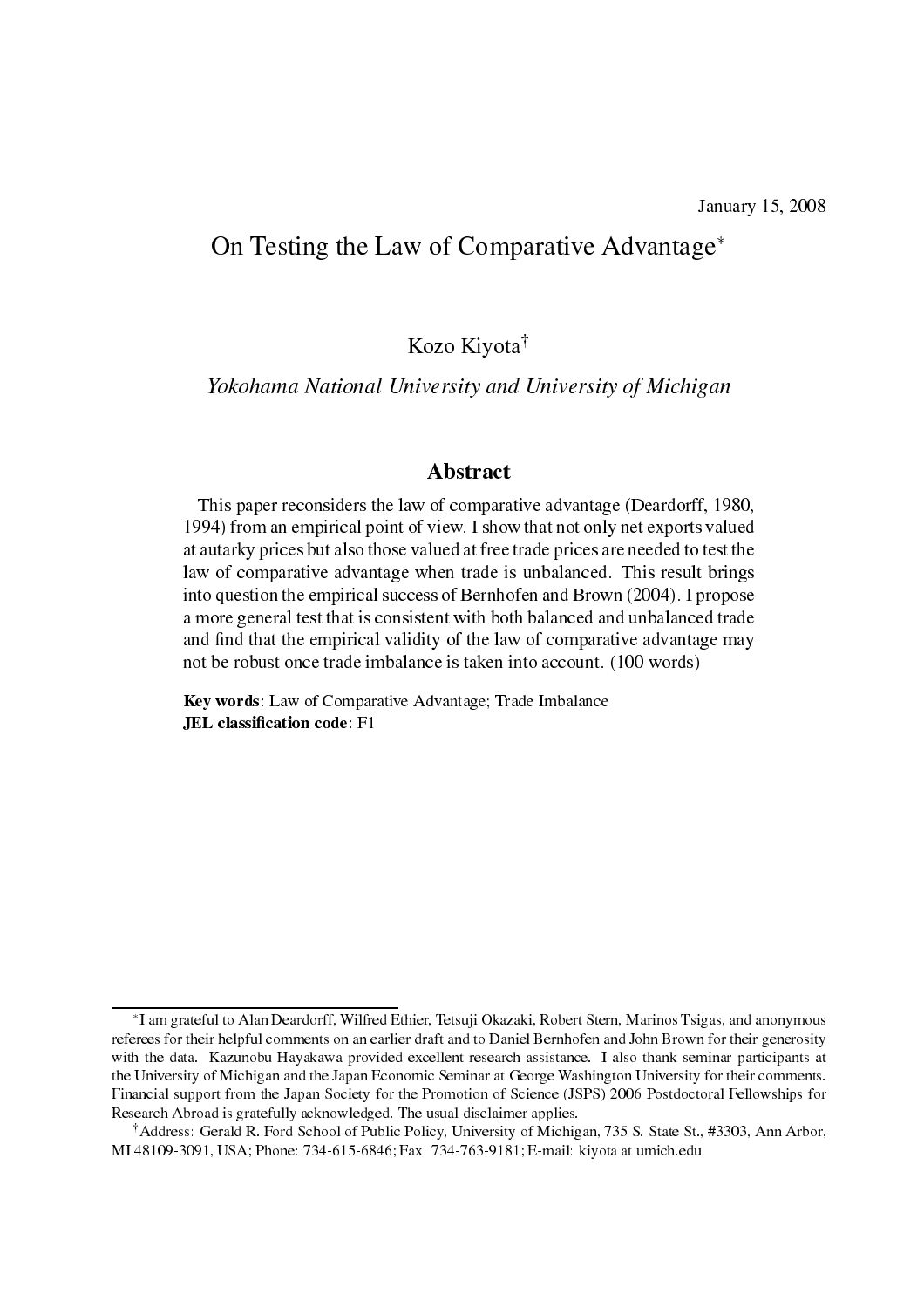### **Introduction** 1

Since Deardorff (1980, 1994) developed the general validity of the law of comparative advantage, it has long been believed that his Theorem is difficult to test because of the lack of relevant data. But the recent insightful paper by Bernhofen and Brown (2004) seemed to overcome this difficulty, focusing on the historical data of Japan's opening up at the end of the 1850s. In Japan, the Tokugawa government had prohibited all international trade and contracts in 1641 except at Dejima, a tiny island off Nagasaki where Dutch and Chinese merchants were allowed to trade.<sup>1</sup> Only a negligibly small amount of trade was conducted, and thus Japan was virtually in autarky for more than 200 years. In 1859, following the visit of US Commodore Matthew Perry in 1853, the Tokugawa government decided to open the Japanese economy. Accordingly, the shift from autarky to free trade occurred rapidly. It was in this context that Bernhofen and Brown (2004) tested the validity of Deardorff's Theorem, using price data for 1851-53 before the opening up (i.e., autarky) and trade data for 1868-75 just after the opening up (i.e., free trade). Their results strongly support the law of comparative advantage.

It is important to note that one of the underlying key assumptions in Deardorff's Theorem is balanced trade, a condition that has been commonly assumed in some of the empirical work in testing trade theory. However, since trade balance does not necessarily hold realistically, careful attention to the issue of trade balance is needed in empirically testing the trade theory. Thus, for example, Leamer (1980) pointed out that the Leontief paradox rested on the assumption of balanced trade. Although Bernhofen and Brown (2004) is the only empirical study that has attempted directly to test Deardorff's Theorem, it is worth analyzing how the balanced trade assumption affects their results.

In what follows, I reconsider Deardorff's Theorem of the law of comparative advantage from an empirical point of view. I show that not only net exports valued at *autarky prices* but also

<sup>&</sup>lt;sup>1</sup>The trade of Japan in the Edo period (under the Tokugawa government for 1603-1867) and the following opening up in the Meiji period (1868-1912) are well documented in Ito (1992, pp. 8-12) and Bernhofen and Brown (2005).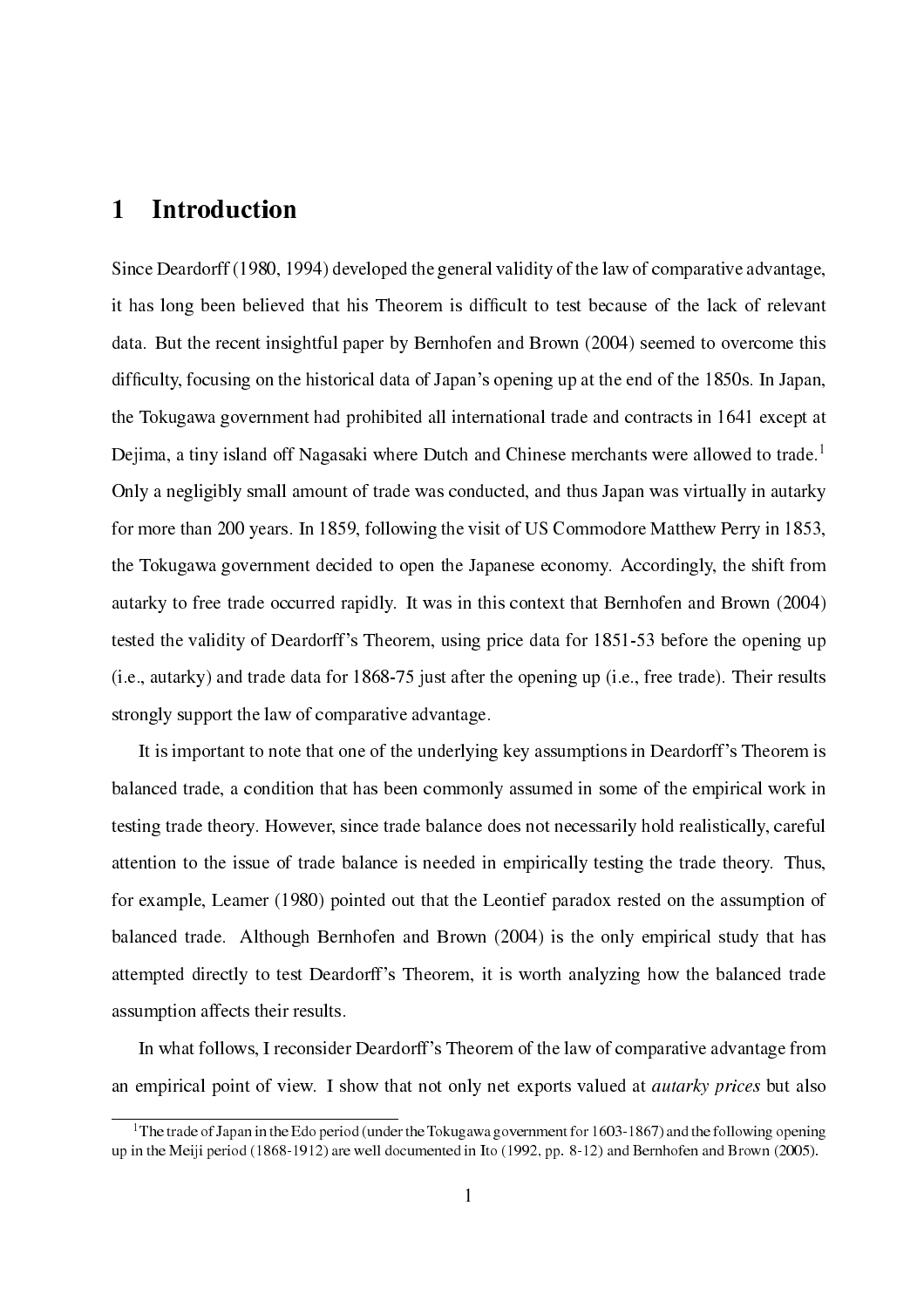those valued at *free trade prices* are needed to test the law of comparative advantage. Besides, the test will be asymmetric between the case of a trade surplus and the case of a trade deficit. The results imply that the empirical success of the test of comparative advantage by Bernhofen and Brown (2004) might simply rest on the existence of trade imbalance. I thus propose a more general test that is consistent with both balanced and unbalanced trade. Section 3 applies the test to Japan and presents the results.

### $\overline{2}$ Trade Imbalance and the Law of Comparative Advantage

Deardorff (1980) derived a theorem for the law of comparative advantage when trade is balanced. A simplified version of this theorem is as follows. Consider a world of M countries  $(i = 1, ..., M)$ and N goods  $(j = 1, ..., N)$ . To simplify the analysis, I focus on two extreme cases: autarky and free trade. Let  $Q_i^a$  and  $Q_i^f$  be the vectors of goods produced in country *i* in autarky and free trade, respectively. Let  $p_i^a$  and  $p_i^f$  be the corresponding vectors of prices in autarky and free trade, respectively. Denote the vectors of consumption in autarky and free trade as  $C_i^a$  and  $C_i^f$ , respectively. Let  $T_i = Q_i^f - C_i^f$  be a vector of net exports in free trade. Each country has its own production possibility set,  $F_i$ . Producers are assumed to behave competitively such that producers maximize the value of (net) production on a given production possibility set:

$$
p_i^s Q_i^s \ge p_i^s Q_i \quad \text{for all } Q_i \in F_i \quad (s = a, f), \tag{1}
$$

where, throughout the paper, all products of vectors represent inner products. Assume that aggregated consumer preferences follow the weak axiom of revealed preference:

$$
p_i^a C_i^a \ge p_i^a C_i^f \Rightarrow p_i^f C_i^a > p_i^f C_i^f. \tag{2}
$$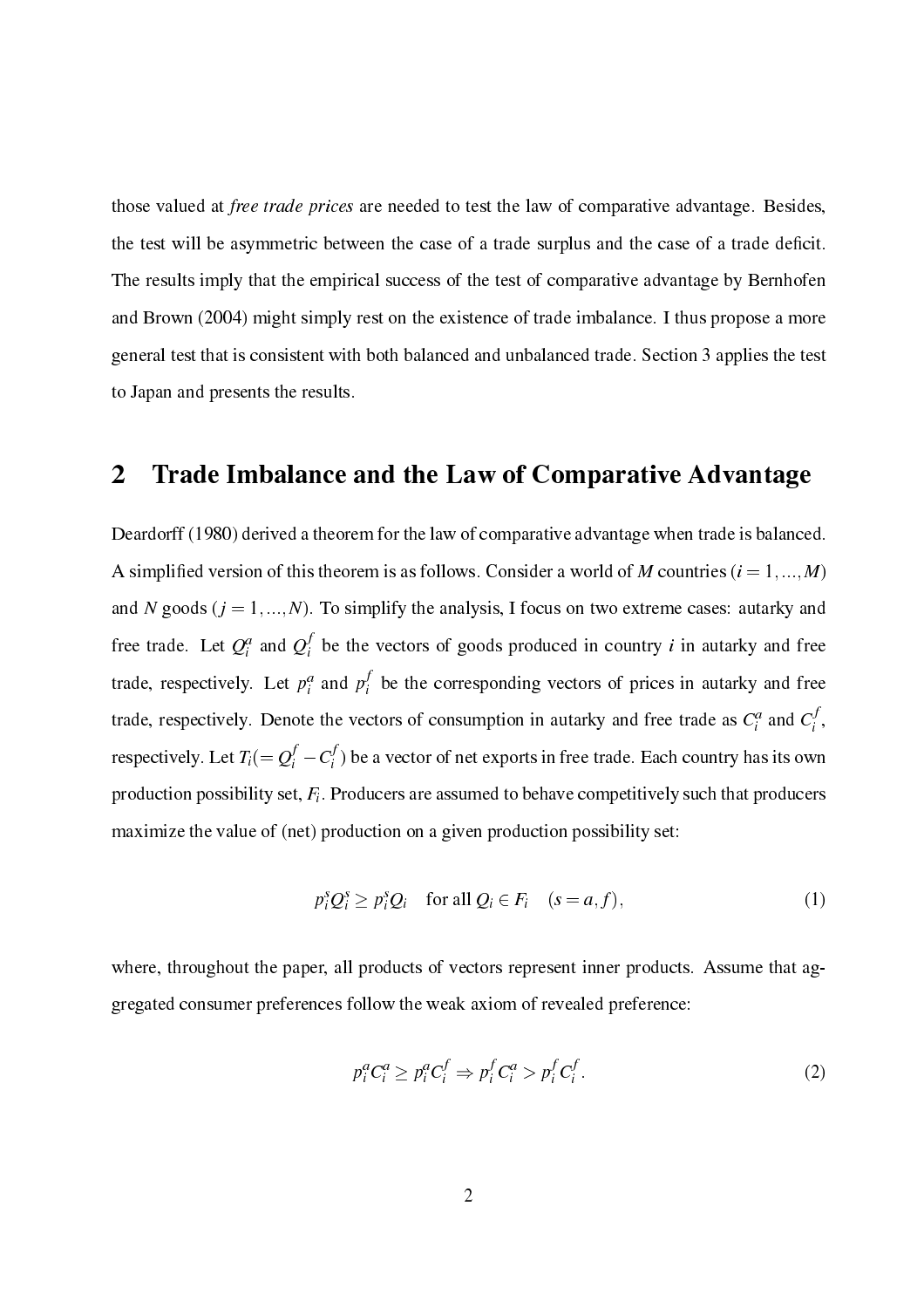Finally, assume that trade is balanced:

$$
p_i^f T = 0. \tag{3}
$$

Given these assumptions, the following theorem is derived (as in Deardorff (1980), I omit the country subscript in what follows to focus on a single country).

### Theorem (Deardorff, 1980)

Net exports valued at autarky prices is equal to or less than zero:  $p^a T \le 0$ .

Proof: See Deardorff (1980).

Combining this theorem with (3), we have

$$
(p^a - p^f)T \le 0. \tag{4}
$$

This Theorem thus states the "relative-autarky-price" measures of comparative advantage: a country is more likely to export good j (i.e.,  $T_i > 0$ ) if the autarky prices are lower than the free trade prices (i.e.,  $p_j^a - p_j^f \le 0$ ) and import good j (i.e.,  $T_j < 0$ ) if the autarky prices are higher than the free trade prices (i.e.,  $p_i^a - p_i^f \ge 0$ ).

Assume now that each country has homothetic preferences.<sup>2</sup> When trade is not balanced, the following proposition can be derived.

### **Proposition (Deardorff, 1994)**

Under the assumption of the Theorem as well as homothetic preferences, but without balanced trade, the net exports valued at the difference between autarky and free trade prices are less than or equal to zero:  $(p^a - p^f)T < 0$ .

*Proof:* See Deardorff (1994).<sup>3</sup>

 ${}^{2}$ For the importance of the homothetic preferences assumption, see Deardorff (1994).

<sup>&</sup>lt;sup>3</sup>The original Deardorff's Proposition does not have equality. However, whether the Proposition includes equality or not simply depends upon whether one includes the case of  $p^aT = p^fT$ . Since the original Theorem does not exclude the case of  $p^a T = p^f T = 0$ . I use the version of Deardorff's Proposition with equality.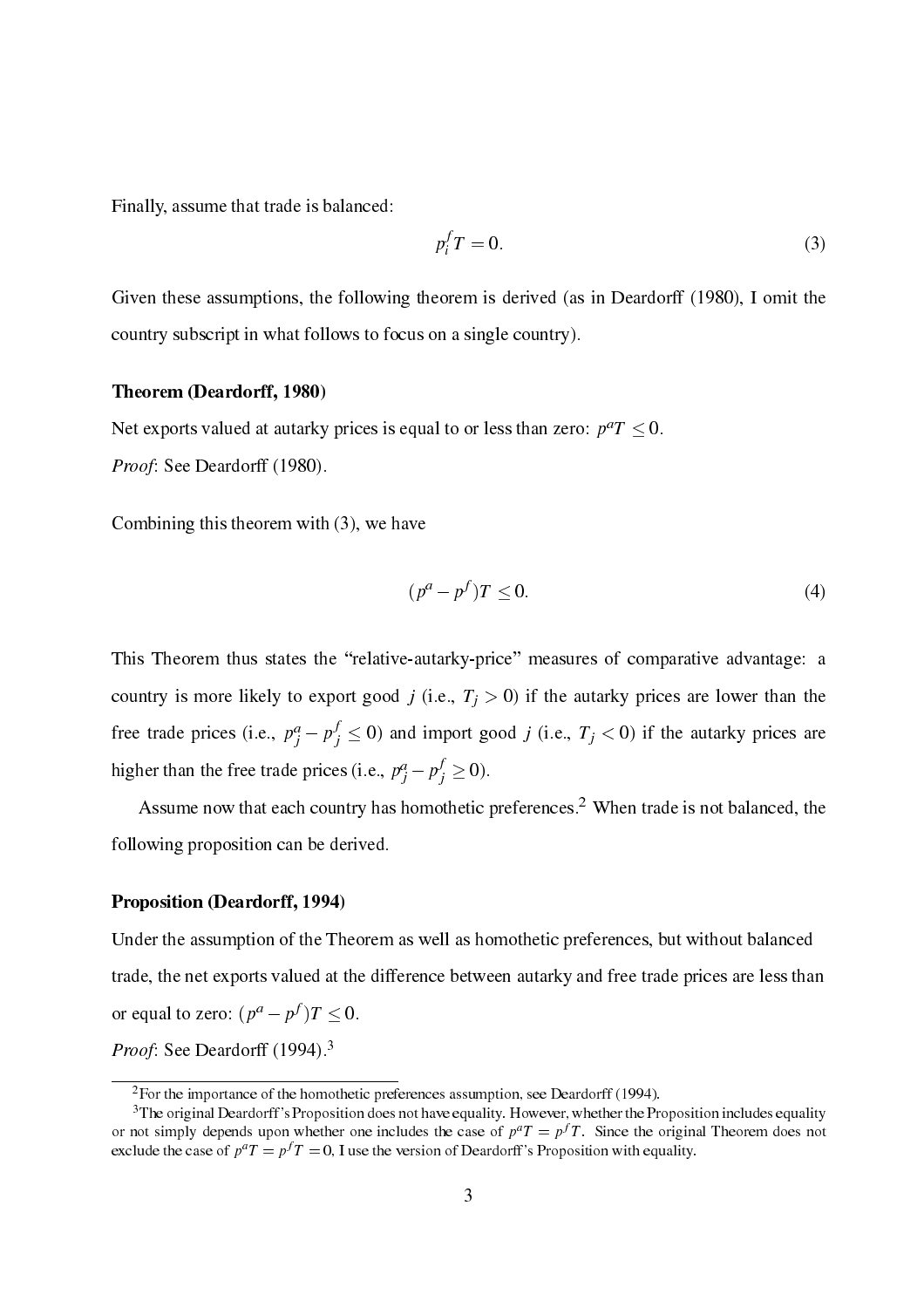The implication of the Theorem and the Proposition is twofold. First, we need the autarky price vector  $(p^a)$ , the net trade vector in free trade (T), and the free trade price vector  $(p^f)$  in order to test the validity of the law of comparative advantage correctly. Equivalently, we need the inner products  $p^a T$  and  $p^f T$ . The appropriate test of comparative advantage is not  $p^a T \le 0$  but  $(p^a - p^f)T \le 0$ . Second, and therefore, the test of  $p^aT \le 0$  does not necessarily test the law of comparative advantage.

The relationship between  $p^a T$  and  $p^f T$  is illustrated in Figure 1. The horizontal axis indicates  $p<sup>f</sup>T$  while the vertical axis indicates  $p<sup>a</sup>T$ . The 45-degree line indicates  $p<sup>a</sup>T = p<sup>f</sup>T$ . Therefore, the law of comparative advantage (i.e.,  $(p^a - p^f)T \le 0$ ) holds in the shaded areas (i.e., areas B, C, and D), which corresponds to Deardorff's (1994) Proposition. When  $p^fT = 0$  and  $p^aT \le 0$ , Deardorff's (1980) Theorem holds. The law of comparative advantage does not hold in nonshaded areas. Note that  $p^aT \le 0$  includes the areas A, B, and C. If there is a trade surplus, the law of comparative advantage could hold when  $p^aT > 0$  because  $(p^a - p^f)T \leq 0$  covers not only area  $C$  but also area  $D$ . Similarly, if the trade balance is in deficit, the law of comparative advantage does not necessarily hold when  $p^aT \le 0$  because area A is in  $(p^a - p^f)T > 0$ .

$$
=
$$
 = Figure 1  $=$ 

To clarify the message in Figure 1, suppose that one uses  $p^aT \le 0$  to test the law of comparative advantage. The larger the trade deficit becomes, the more likely it is to mistakenly accept the law of comparative advantage because area A does not support the validity of the law of comparative advantage. Similarly, the larger the trade surplus becomes, the more likely it is to reject the validity because area D is not included in  $p^a T \le 0$ .

Figure 1 also suggests that there is a conceptual misunderstanding about the law of comparative advantage in Bernhofen and Brown (2004) in which used  $p^aT \le 0$  rather than  $(p^a - p^f)T \le 0$ in testing the law of comparative advantage. This means that their study tested whether the inner product is located in either areas A, B, or C rather than in areas B, C, or D. However, the law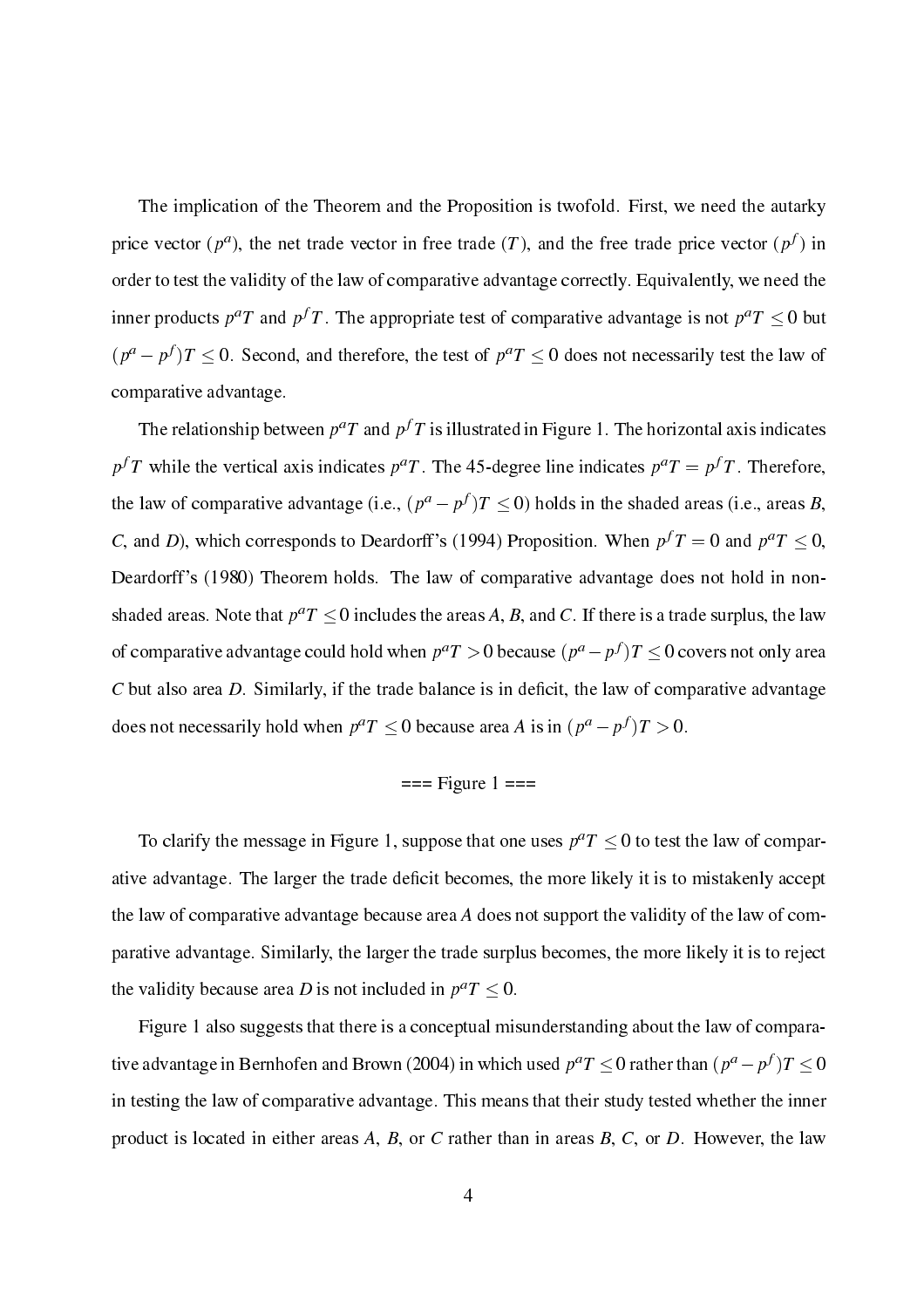of comparative advantage should be defined by the difference between autarky and free trade prices, not by the autarky prices only. More specifically, using their vector notation,  $p^aT < 0 \Leftrightarrow$  $(\mathbf{p}^a - \mathbf{p}^f)$ **T** < 0 iff  $\mathbf{p}^f$ **T** = 0. On the other hand, if  $\mathbf{p}^f$ **T** < 0,  $\mathbf{p}^a$ **T** < 0  $\#$   $(\mathbf{p}^a - \mathbf{p}^f)$ **T** < 0. Because Japan's trade was not balanced throughout their sample period, the test of the law of comparative advantage by Bernhofen and Brown (2004) is not correct and, therefore, their results may not be robust. In order to conduct a correct test, we need the inner products  $p^f T$  as well as  $p^a T$ .

### $\overline{\mathbf{3}}$ **Empirical Implementation**

#### $3.1$ Data

The previous section suggests that one needs net exports valued at autarky prices  $(p^a T)$  and those valued at free trade prices  $(p<sup>f</sup>T)$  in order to test the law of comparative advantage correctly. Net exports valued at autarky prices are from Table 2 in Bernhofen and Brown (2004). They obtained autarky prices from various sources, which cover about 95 percent of exports and two-thirds of imports. They also estimated the autarky prices for the remaining commodities.

According to Bernhofen and Brown (2004, 2005), Japan was in autarky before 1859 and in free trade for 1868-75. This means that the inner product of free trade prices ( $p<sup>f</sup>$ ) and trade vector (T) during 1868-75 is equivalent to nominal net exports ( $p<sup>f</sup>T$ ) in that period. Net exports data for 1868-75 are obtained from Sugiyama (1998, p. 46, Table 3-4), which correspond to the data in Figure 3 in Bernhofen and Brown  $(2004).<sup>4</sup>$ 

Note that the currency denominations of these sources are different each other: Ryō and Yen. Ryō is a currency in the Edo period. In 1871, the Meiji Government introduced a new currency, the Yen. Also, in the early Meiji period, both gold based Yen and silver based Yen were used.

<sup>&</sup>lt;sup>4</sup> According to Sugiyama (1988, p. 45), two sources of trade statistics are available for this period. One is British consular reports after 1859 and the other is official Japanese statistics after 1868. Sugiyama (1988) compiled these trade statistics, adjusting the unit to Yen (silver) throughout the period. For more detail, see Sugiyama (1988, pp.  $44-48$ ).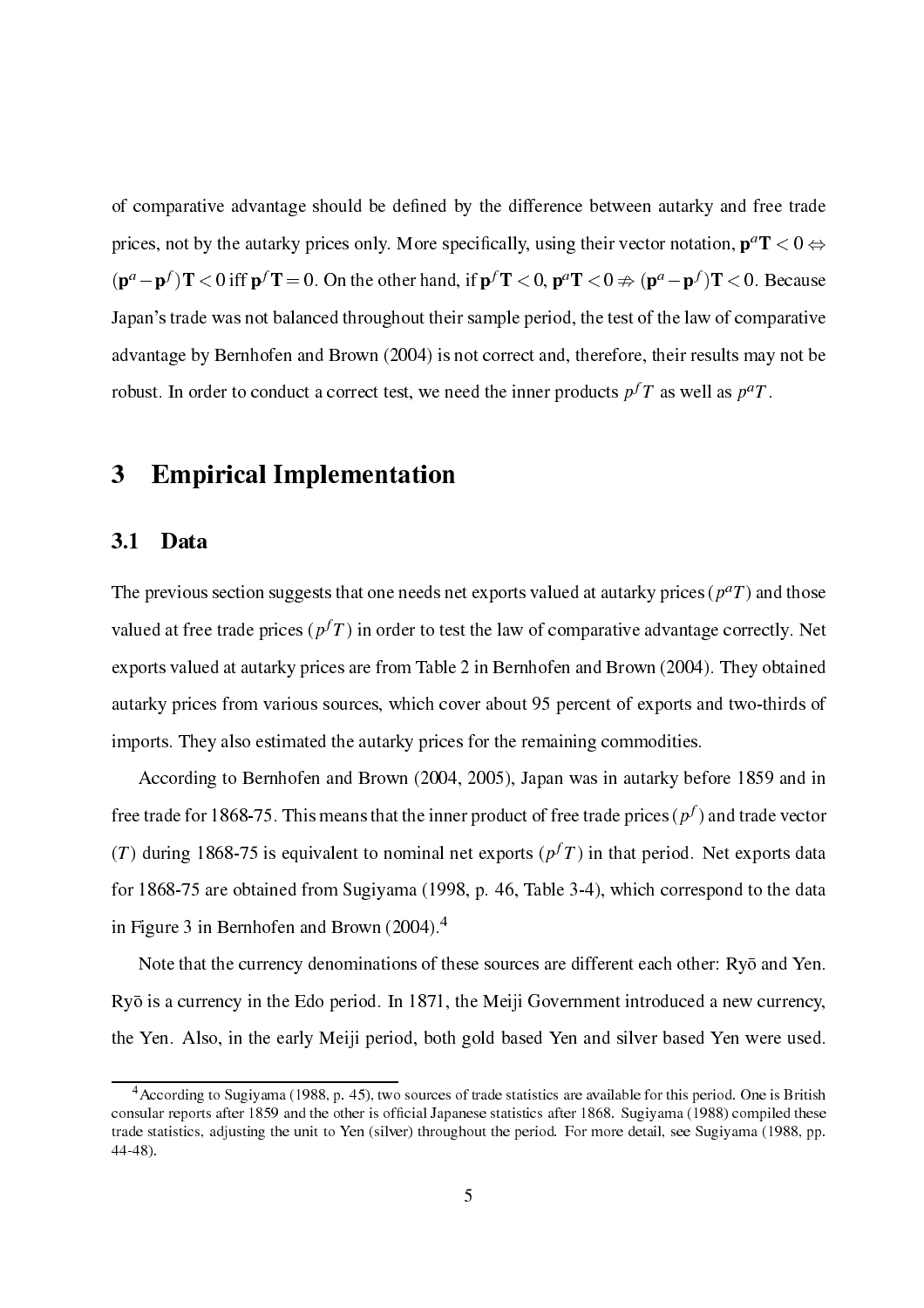While Bernhofen and Brown reported in Ryō (gold), Sugiyama (1988) reported in Yen (silver). Although the exchange rates among Ryō (gold) and Yen (gold) were 1 Ryō = 1 Yen = 1 US dollar (Yamamoto, 1994, p. 59 and p. 79), the exchange rates among  $Rv\bar{o}$  (gold) and Yen (silver) were  $0.773 \text{ Rv\bar{0}} = 1 \text{ Yen (silver)}$  (Yamamoto, 1994, p. 79). I applied the latter exchange rate and converted from Yen (silver) to Ryō (gold) so that the net exports data are comparable to the data of Bernhofen and Brown.

It is also important to note that Japanese economy experienced rapid inflation at the end of the Edo period. As Bernhofen and Brown (2004, 2005) pointed out, the free trade should be compared to the autarky at one point in time. In order to remove the effects of inflation of export and import prices, counterfactual net exports (valued at 1851-53 prices) are estimated, deflating exports and imports using export and import price indexes in Shimbo (1978, p. 290, Table 5-10), respectively.

#### $3.2$ **Results**

Table 1 presents the results of the inner products  $p^a T$  and  $p^f T$  for 1868-75. The law of comparative advantage holds if  $p^aT - p^fT \le 0$ . Figure 2 presents the actual relationship between  $p^aT$ and  $p^f T$  that corresponds to Figure 1. The results indicate that, although  $p^a T \le 0$  holds in all years,  $p^aT - p^fT \le 0$  does not necessarily hold. In two out of eight years,  $p^aT - p^fT > 0$  is confirmed. This in turn means that the law of comparative advantage does not always hold in Japan once trade imbalance is taken into account.

$$
=
$$
 = Table 1 & Figure 2  $=$ 

A simple *t*-test of  $H_0: p^aT - p^fT > 0$  is also conducted. The result indicates that the null hypothesis ( $H_0$ ) is rejected at five percent significance level (p-value = 0.016). However, I also find that the test result is sensitive to whether the first or the last two sample years are included or not. If the first two years (1868 and 1869) are excluded, the null hypothesis can be rejected at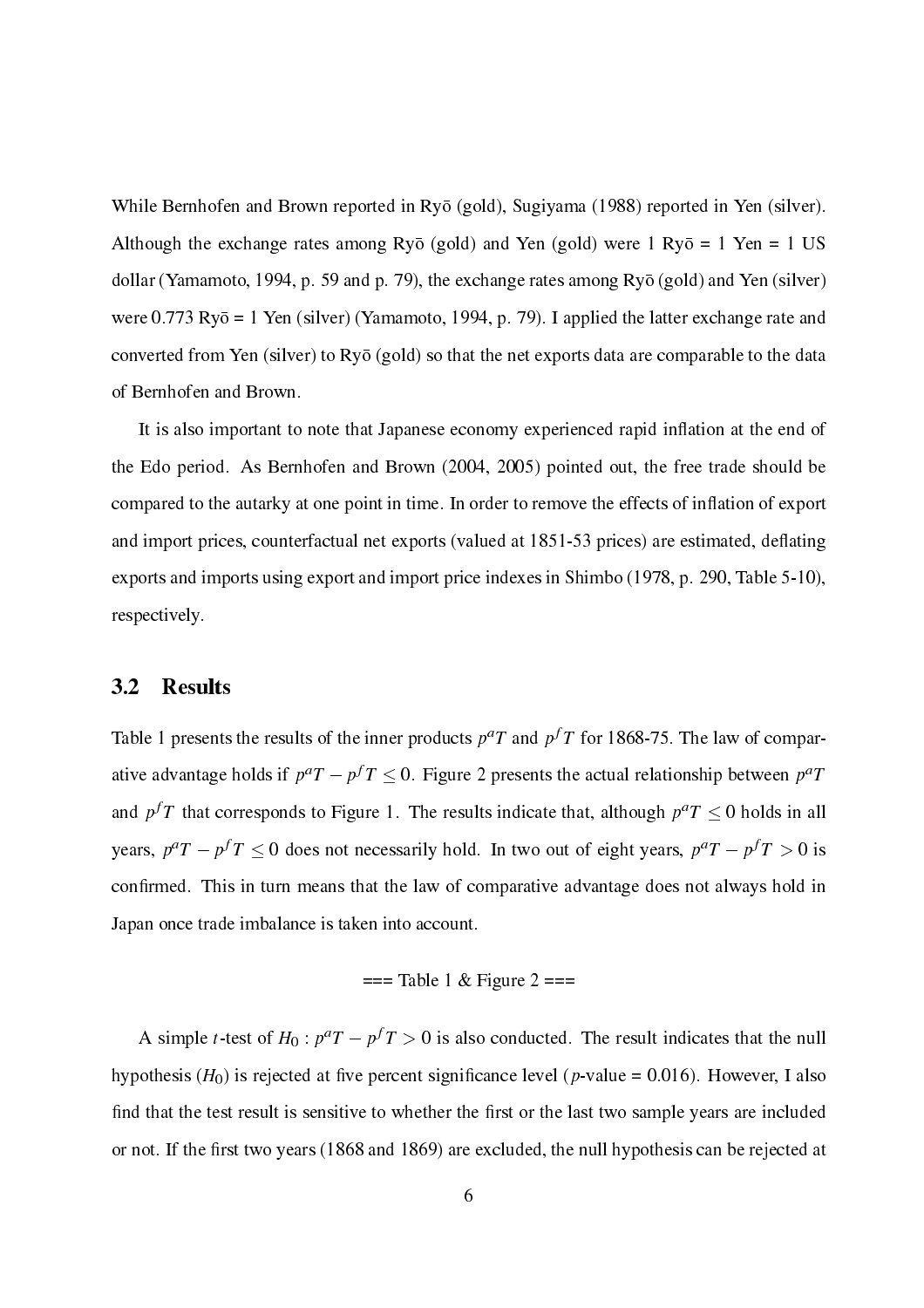0.3 percent significance level. If, instead, the last two years (1874 and 1875) are excluded, the null hypothesis cannot be rejected at five percent significance level (and, in addition,  $p^aT - p^fT$ is no longer significantly different from zero).

Bernhofen and Brown (2004) deserves credit for their insightful analysis that sheds light on the empirical test of the law of comparative advantage, combining theory with history. This paper shows, however, that not only net exports valued at *autarky prices* but also those valued at free *trade prices* are needed in order to test the law of comparative advantage correctly when trade is not balanced. The results suggest that the empirical validity of the law of comparative advantage may not be robust once trade imbalance is taken into account. The discussion of the empirical validity of Deardorff's Theorem thus awaits further research.

# **References**

- Bernhofen, Daniel M. and John Brown (2004) "A Direct Test of the Theory of Comparative Advantage: The Case of Japan," Journal of Political Economy, 112(1): 48-67.
- Bernhofen, Daniel M. and John Brown (2005) "An Empirical Assessment of the Comparative Advantage Gains from Trade: Evidence from Japan," American Economic Review, 95(1): 208-225.
- Deardorff, Alan V. (1980) "The General Validity of the Law of Comparative Advantage," Journal of Political Economy, 88(5): 941-957.
- Deardorff, Alan V. (1994) "Exploring the Limits of Comparative Advantage," Weltwirtschaftliches *Archive*, 130(1): 1-19.
- Ito, Takatoshi (1992) The Japanese Economy, Cambridge, MA: MIT Press.
- Leamer, Edward E. (1980) "The Leontief Paradox, Reconsidered," Journal of Political Economy, 88(3): 495-503.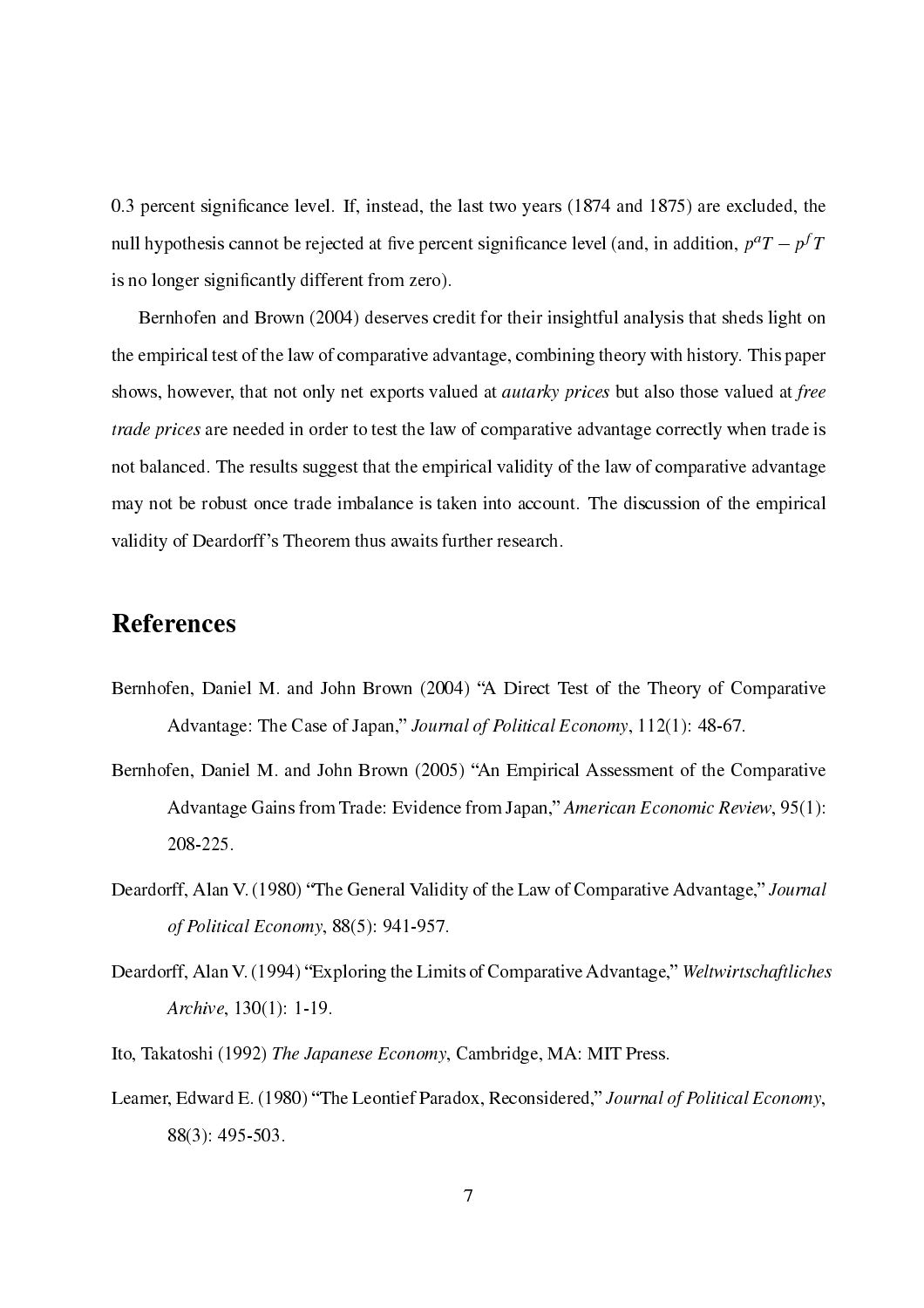- Shimbo, Hiroshi (1978) Kinsei no Bukka to Keizai Hatten: Zen Kōgyō Shakai e no Sūryōteki Sekkin (Prices and Economic Development in the 19th Century: Quantitative Analysis on the Pre-industrialized Society), Tokyo: Toyo Keizai Inc. (In Japanese)
- Sugiyama, Shinya (1988) Japan's Industrialization in the World Economy 1859-1899, London: Athlone Press.
- Yamamoto, Yuzo (1994) Ryō kara En e : Bakumatsu, Meiji Zenki Kahei Mondai Kenkyu (From Ryō to Yen: A Study of Currency in the End of Edo and the beggining of Meiji Periods), Kyoto: Mineruva Shobō. (In Japanese)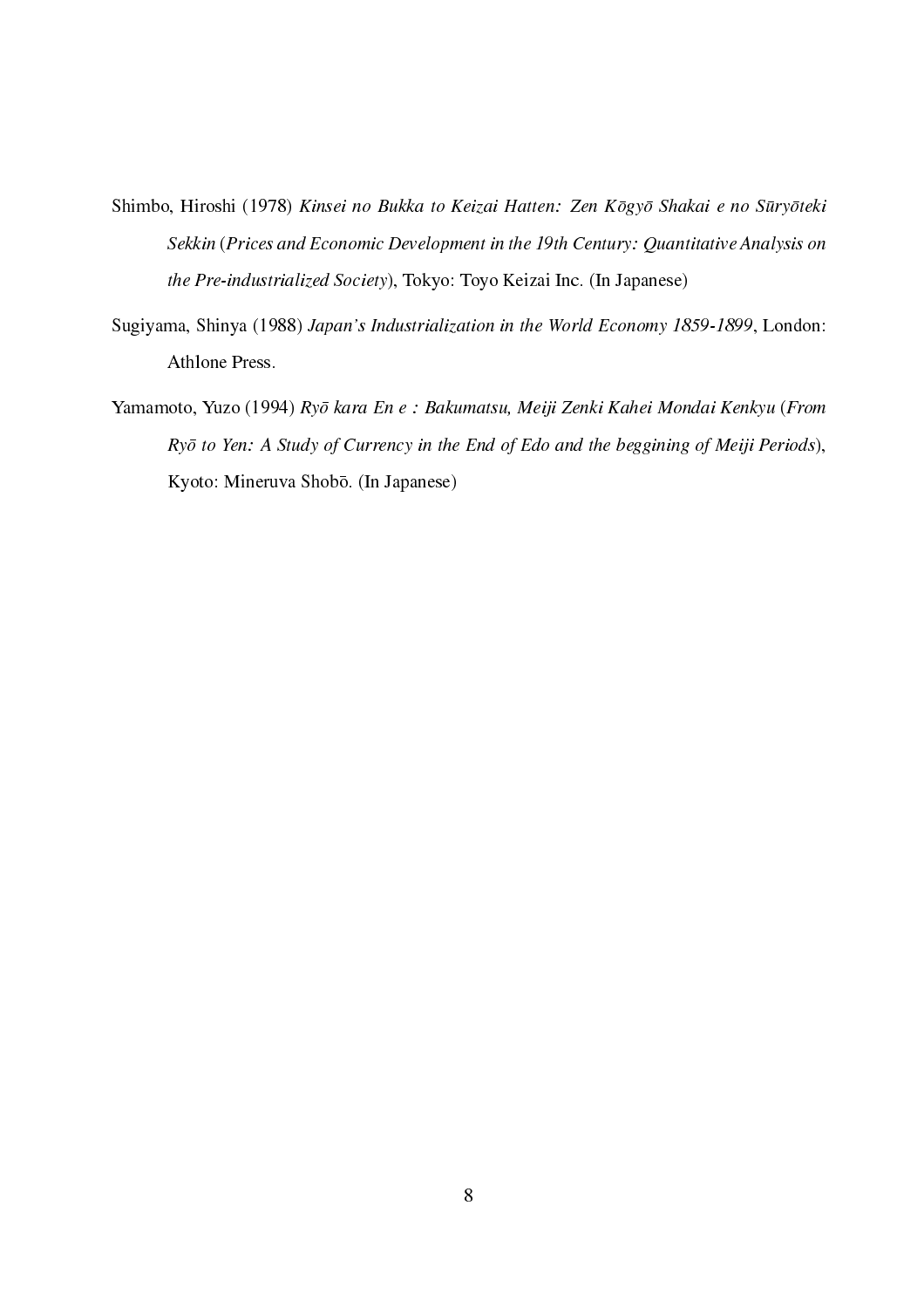

Deardorff's (1980) Theorem:  $p^f T = 0 \& p^a T \le 0$ 

- Notes: 1) Shaded areas (areas  $B, C$ , and  $D$ ) indicate that the law of comparative advantage (Deardorff's Proposition:  $(p^a)$  $-p^{f}$ ) $T \le 0$ ) holds. In non-shaded area, on the other hand, the law of comparative advantage does not hold.
- 2) The test of  $p^a T \le 0$  means whether or not net exports valued at autarky prices locate in either areas *A*, *B*, or *C*. In the case of a trade deficit, the test of  $p^a T \le 0$  does not necessarily test the law of comparative advantage because the law of comparative advantage does not hold when  $p^f T \leq p^a T \leq 0$  (area *A*) even though  $p^a T \leq 0$ . Similarly, in the case of a trade surplus, the test of  $p^a T \leq 0$  does not necessarily test the law of comparative advantage because the law of comparative advantage holds  $0 \le p^a T \le p^f T$  (area *D*) even though  $p^a T > 0$ .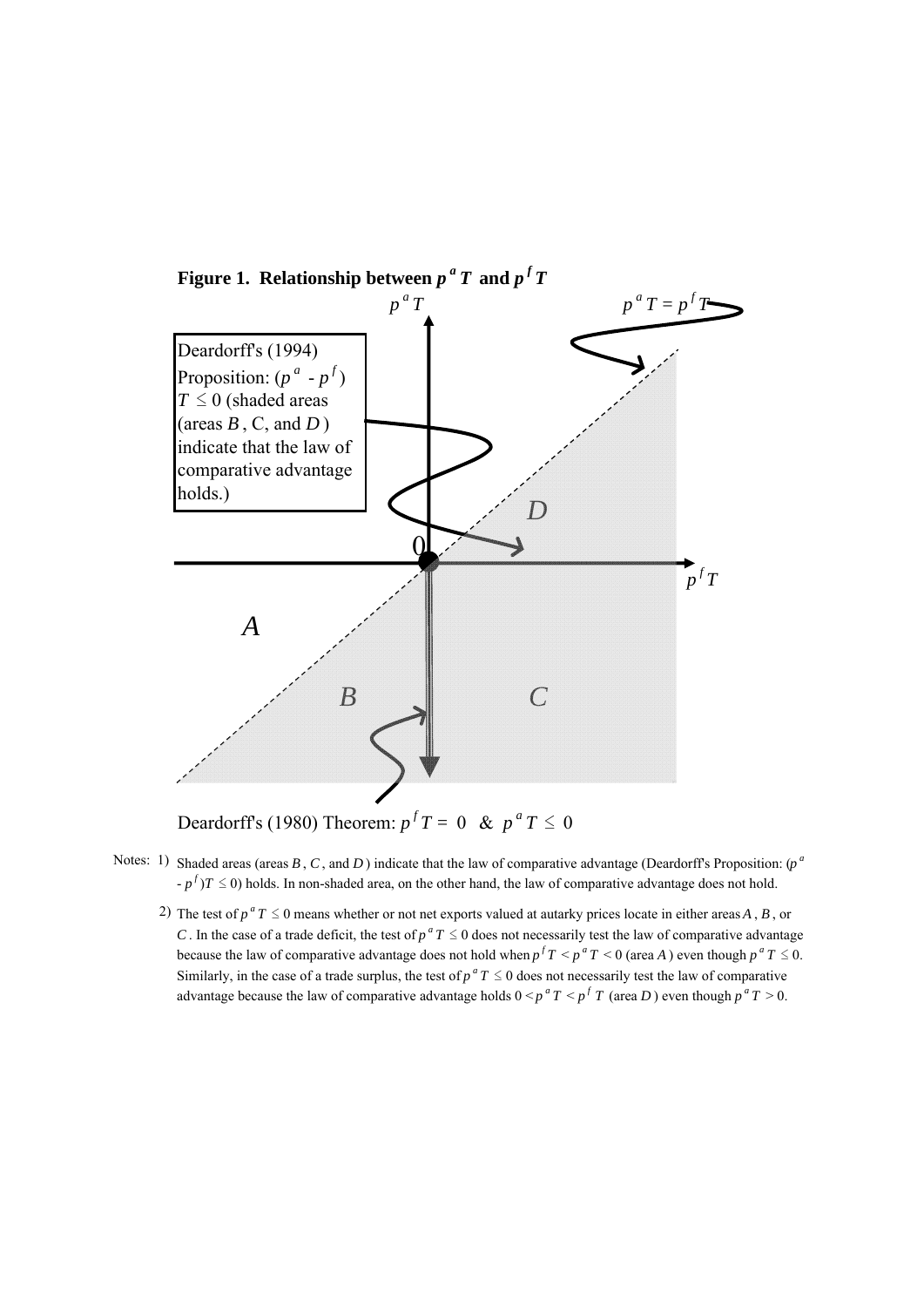



Note: Source:  $p^a T$  and  $p^f T$  are net exports in Table 1. Shaded area indicates that the law of comparative advantage (Deardorff's Proposition:  $(p^a \cdot p^f)T \leq$ 0) holds. In non-shaded area, on the other hand, the law of comparative advantage does not hold.

(Unit: Millions of gold Ryō, 1851-53 prices)